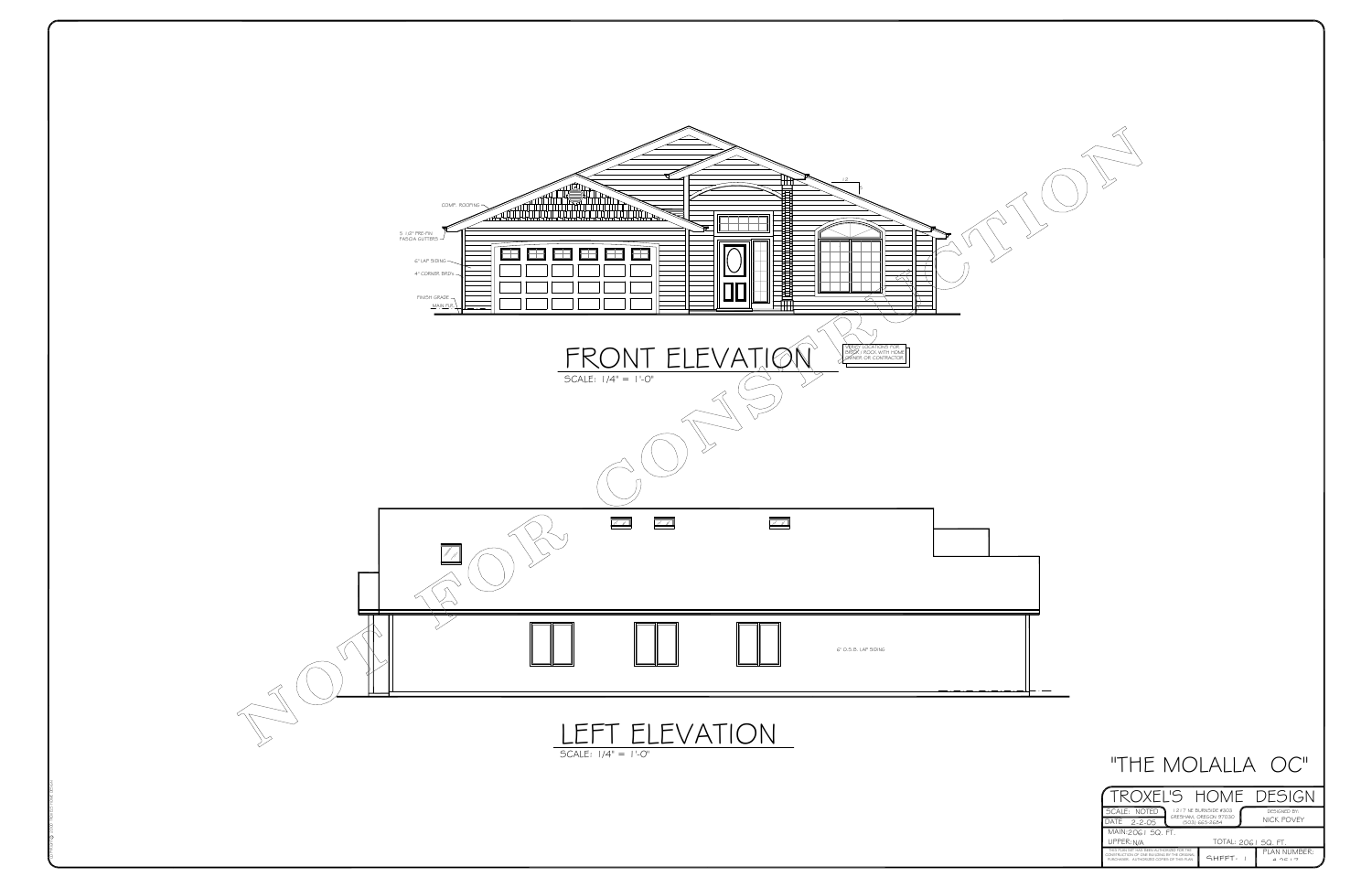| ROXEL'S HOME DESIG   |                                                |              |
|----------------------|------------------------------------------------|--------------|
| SCALE: NOTED         | 1217 NE BURNSIDE #303<br>GRESHAM, OREGON 97030 | DESIGNED BY: |
| DATE<br>$2 - 2 - 05$ | (503) 665-2684                                 | NICK POVEY   |
|                      |                                                |              |
| MAIN: 2061 SQ. FT.   |                                                |              |
| UPPER: N/A           | TOTAL: 2061 SQ. FT.                            |              |





## *"THE MOLALLA OC"*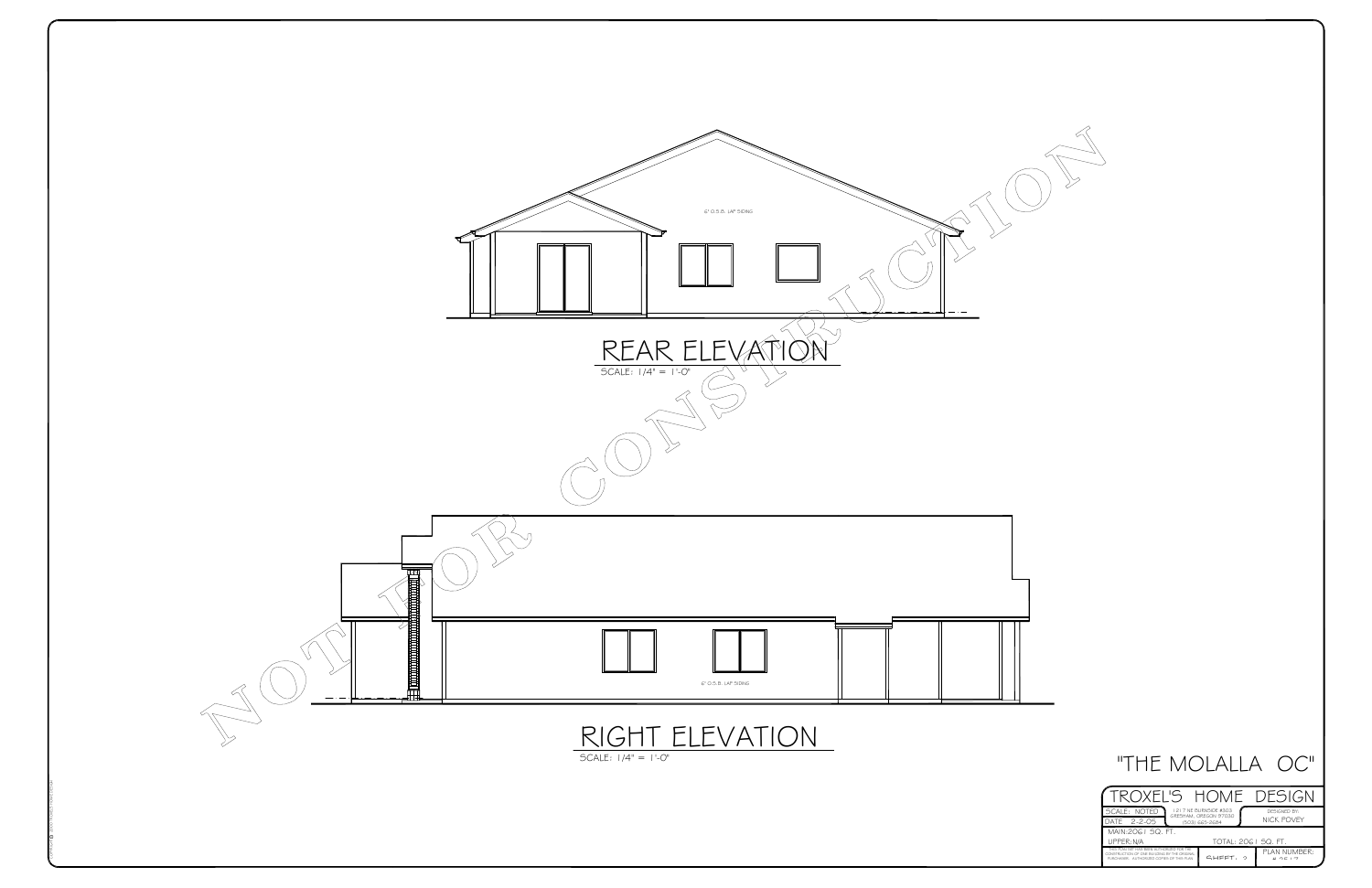SCALE: 1/4" = 1'-0"

# MAIN FLOOR PLAN

|                    |                                         | OXEL'S HOME DESIGN    |              |
|--------------------|-----------------------------------------|-----------------------|--------------|
| SCALE: NOTED       |                                         | 1217 NE BURNSIDE #303 | DESIGNED BY: |
| DATE 2-2-05        | GRESHAM. OREGON 97030<br>(503) 665-2684 |                       | NICK POVEY   |
|                    |                                         |                       |              |
| MAIN: 2061 SQ. FT. |                                         |                       |              |
| UPPER: N/A         |                                         | TOTAL: 2061 SQ. FT.   |              |



# "THE MOLALLA OC"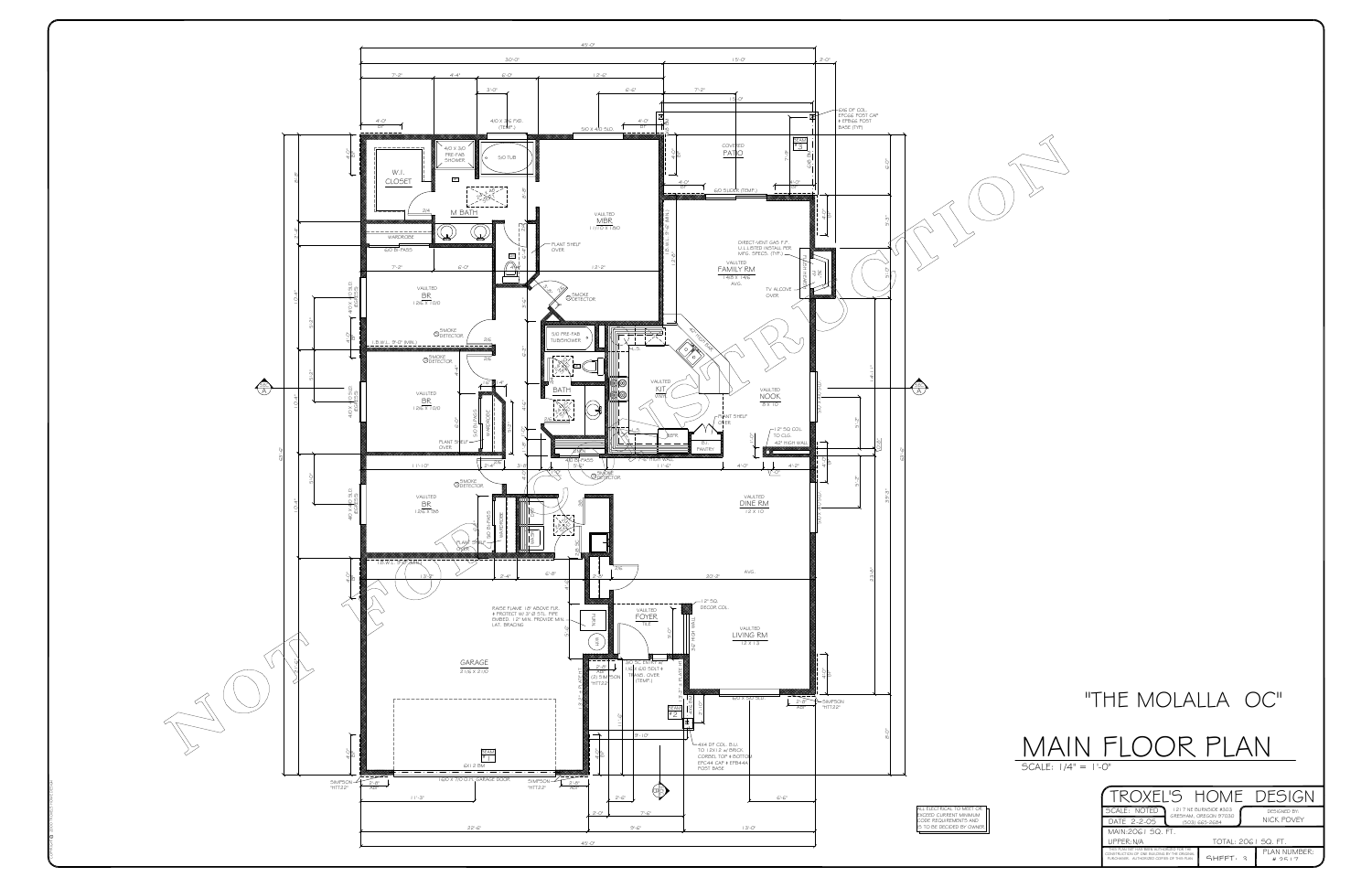

14" INTO THE STEM WALL. THE FOOTING MUST HAVE A #4 BAR RUN CONTINIOUS WITH AWITHIN 3" OF BOTTOM OF FOOTING, HAVE A STANDARD HOOK AND EXTEND A MINIMUM OFALL OTHER LOACATIONS TO HAVE #4 BARS AT NOT MORE THAN 48" O.C. THE BAR TO EXTEND *FOUNDATION WALL ) @ 18" O.C. IN REGIONS OF ABOVE REFERENCED #4 BARS. SEE MAIN FLOOR PLAN FOR LOCATIONS OF CAST-IN-PLACE HOLDOWNS. INSTALL #4 BARS CONT. HORIZ. WITHIN 12" OF TOP OF FOUNDATION WALL EXTENDING5'0" MIN. BOTH SIDES OF ALL HOLDOWNS ( HOOK AROUND CORNERS ,IF NECESSARY ). INSTALL #4 BARS W/ 6" HOOK @ FTG. ( EXTENDING TO TOP OF1) MIN. 28-DAY CONCRETE STRENGTH= 3000 PSI. 2) REINFORCING TO BE ASTM A615, GR. 60 MIN. 3) WELDED WIRE MESH TO MEET ASTM A185 STD.INSTALL A #4 BAR WITHIN 12" OF TOP OF FDN. WALL.MINIMUM CLEARANCE FROM BOTTOM OF FOOTING OF 3" U.N.O. AND*

*NOTED ABOVE , BEND DOWN HORIZ. 18" MIN. @ EA. SIDE OF PENETRATION AND RUN ALL HOLDOWN LOCATIONS . IF PENETRATION FALLS WITHIN LENGTH OF HORIZ. BAR LOCATE ALL FDN. WALL PENETRATIONS (VENTS , DUCTS, ETC.) 12" MIN. AWAY FROM AN ADDITIONAL 5'0" LONG HORIZ. CENTERED UNDER PENETRATION*

## *GENERAL NOTES:*

## *FOUNDATION NOTE:*

*4" X 4" POST ON 18" RD. X 8" CONC. FTG.4" X 8" GIRDERS ON*

*PROVIDE LOW AREA DRAIN (TYP.)*

*BE P.T. WOOD (TYP.)ALL WOOD IN DIRECT CONTACT W/ CONC. TO*

*ON 55# A.S. FELT W/ 1/2" AIR SPACE @ PROVIDE 3" MIN. BRG. @ BM. POCKETSIDES AND ENDS (TYP.)*

*PROVIDE 18" MIN. BM. TO GRADE CLEARANCE WALLS W/ 6 MIL BLACK POLY AND COVER ENTIRE AREA AND 12" UP*

| <b>SYMBOL</b>                                | FOOTING FOOTING<br>SIZE                                                                                                                                                                                                                                                                                  | REINF.<br>SPECS.        |
|----------------------------------------------|----------------------------------------------------------------------------------------------------------------------------------------------------------------------------------------------------------------------------------------------------------------------------------------------------------|-------------------------|
| □                                            | 18 X 18 X 8<br>CONC. FTG.                                                                                                                                                                                                                                                                                | <b>NONE</b>             |
| $\sqrt{2}$                                   | $24 \times 24 \times 10$<br>CONC. FTG.                                                                                                                                                                                                                                                                   | (2) #3 BARS<br>EACH WAY |
| $\sqrt{3}$                                   | $30 \times 30 \times 10$<br>CONC FTG                                                                                                                                                                                                                                                                     | (2) #4 BARS<br>FACH WAY |
| $\boxed{4}$                                  | $33 \times 33 \times 10$<br>CONC. FTG.                                                                                                                                                                                                                                                                   | (2) #4 BARS<br>EACH WAY |
| 5                                            | 36 x 36 x 10<br>CONC. FTG.                                                                                                                                                                                                                                                                               | (2) #4 BARS<br>EACH WAY |
| G                                            | 39 x 39 x 10<br>CONC FTG                                                                                                                                                                                                                                                                                 | (3) #4 BARS<br>FACH WAY |
| $\boxed{7}$                                  | $42 \times 42 \times 10$<br>CONC. FTG.                                                                                                                                                                                                                                                                   | (4) #4 BARS<br>EACH WAY |
| $\sqrt{8}$                                   | $45 \times 45 \times 10$<br>CONC. FTG.                                                                                                                                                                                                                                                                   | (4) #4 BARS<br>EACH WAY |
| $\boxed{9}$                                  | $48 \times 48 \times 10$<br>CONC. FTG.                                                                                                                                                                                                                                                                   | (4) #5 BARS<br>EACH WAY |
| 1이                                           | $51 \times 51 \times 10$<br>CONC. FTG.                                                                                                                                                                                                                                                                   | (4) #5 BARS<br>EACH WAY |
|                                              | $54 \times 54 \times 12$<br>CONC. FTG.                                                                                                                                                                                                                                                                   | (4) #5 BARS<br>EACH WAY |
| 12                                           | $57 \times 57 \times 12$<br>CONC. FTG.                                                                                                                                                                                                                                                                   | (4) #5 BARS<br>EACH WAY |
| $\sqrt{3}$                                   | $60 \times 60 \times 12$<br>CONC. FTG.                                                                                                                                                                                                                                                                   | (5) #5 BARS<br>EACH WAY |
| NOTES:<br>BOTTOM OF FOOTING.<br>$\mathbf{I}$ | 1: FOOTING REINFORCING TO BE LOCATED 3" CLEAR FROM<br>2: IF FOOTING IS POURED INTEGRALLY WITH SLAB, SLAB<br>THICKNESS MAY BE INCLUDED IN FOOTING DEPTH REQTS.<br>RUN SLAB REINFORCING THROUGH FOOTING AREA.<br>3: 28-DAY MINIMUM CONCRETE STRENGTH = 2500psi.<br>4: REINFORCING STEEL: ASTM AG15 GR, GO, |                         |